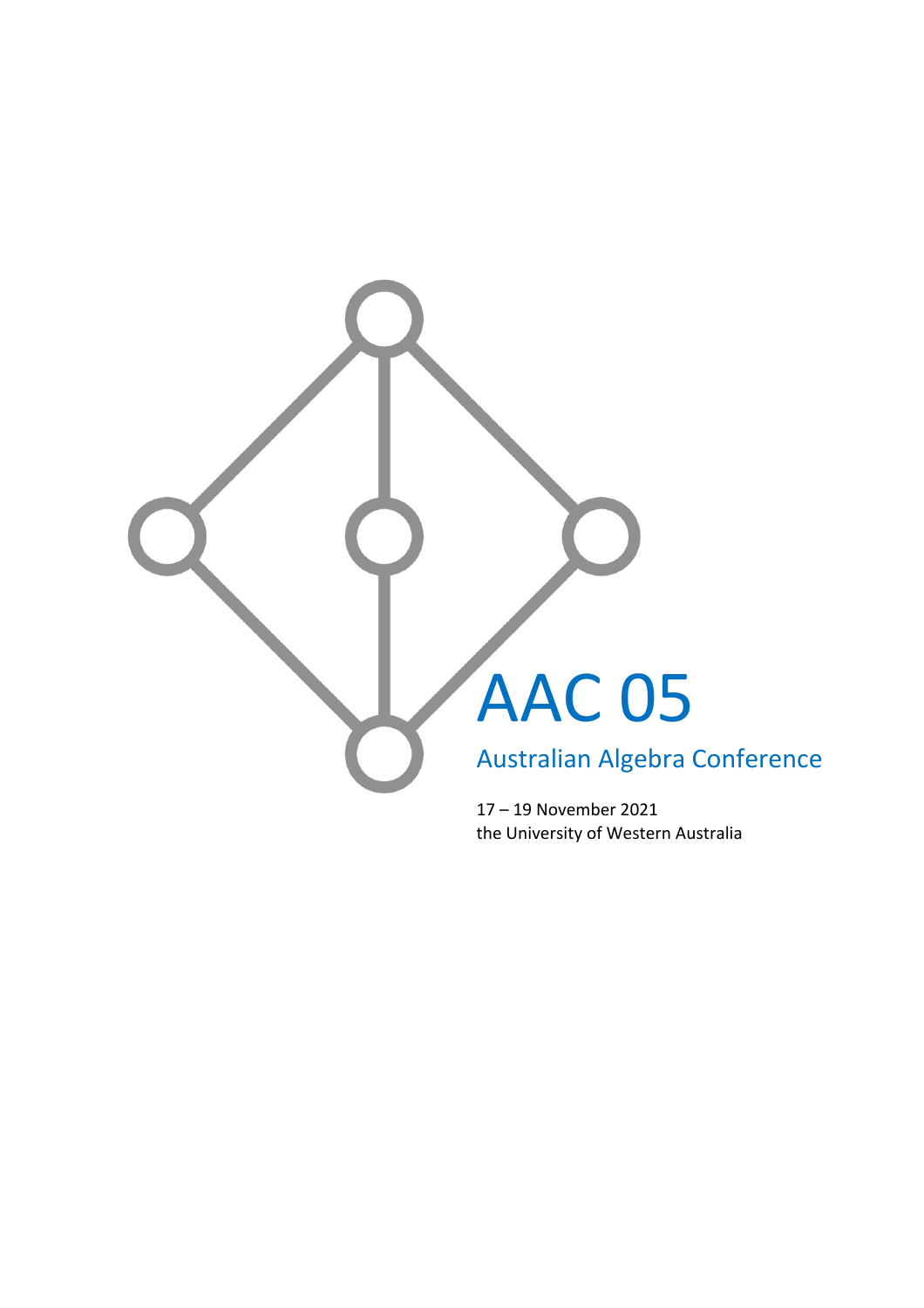Welcome to the fifth Australian Algebra Conference!

The aim of the annual Australian Algebra Conference is to foster communication between algebraists in Australia. We interpret algebra broadly, including areas such as topological algebra, algebraic logic, graph theory and coding theory. The conference is run by the Australian Algebra Group, which is a special interest group of the Australian Mathematical Society. The Australian Algebra Conference began life as the Victorian Algebra Conference and has been held every year since 1982.

The AAC has a proud tradition of encouraging talks by students and aims to provide students in algebra with the opportunity to give their first public presentation in a relaxed and supportive environment. Each conference, the most outstanding student talk is awarded the Gordon Preston Prize.

This year we are excited to have three international plenary speakers: Alejandra Garrido (Universidad Autónoma de Madrid), Eugenio Giannelli (Università degli Studi di Firenze), and Melissa Lee (University of Auckland).

# Links

All talks will be given via Zoom. There are two streams - please check the timetable to see which stream is appropriate for the talks that you will attend. The Zoom links for each day are given under the timetable for that day. Please note that the links change from day to day.

We would also like to encourage socialisation via Gather at this [link.](https://gather.town/app/lyPpuxSQS4zMc7EW/AAC05) There will be a few theorems scattered around during the conference... See if you can work out who is responsible for them!

The conference website is: <https://aac05.github.io/>

# Conference "photo"

Immediately after the presentation of the Gordon Preston Prize, we intend to take a conference "photo". This will simply be a screenshot of the Zoom participants. If you want to be part of this, please make sure to be present with you camera turned on! We will email this to anyone who is interested, as well as posting it on the conference website.

# Timezone

All times are given in Perth time (AWST =  $\text{UTC/GMT} + 8$  hours). Please make sure to convert to your local time! For example,  $12.00 \text{ AWST} = 14.00 \text{ AEST} = 15.00 \text{ AEDT} = 17.00 \text{ NZDT}$ 



Australian Algebra Group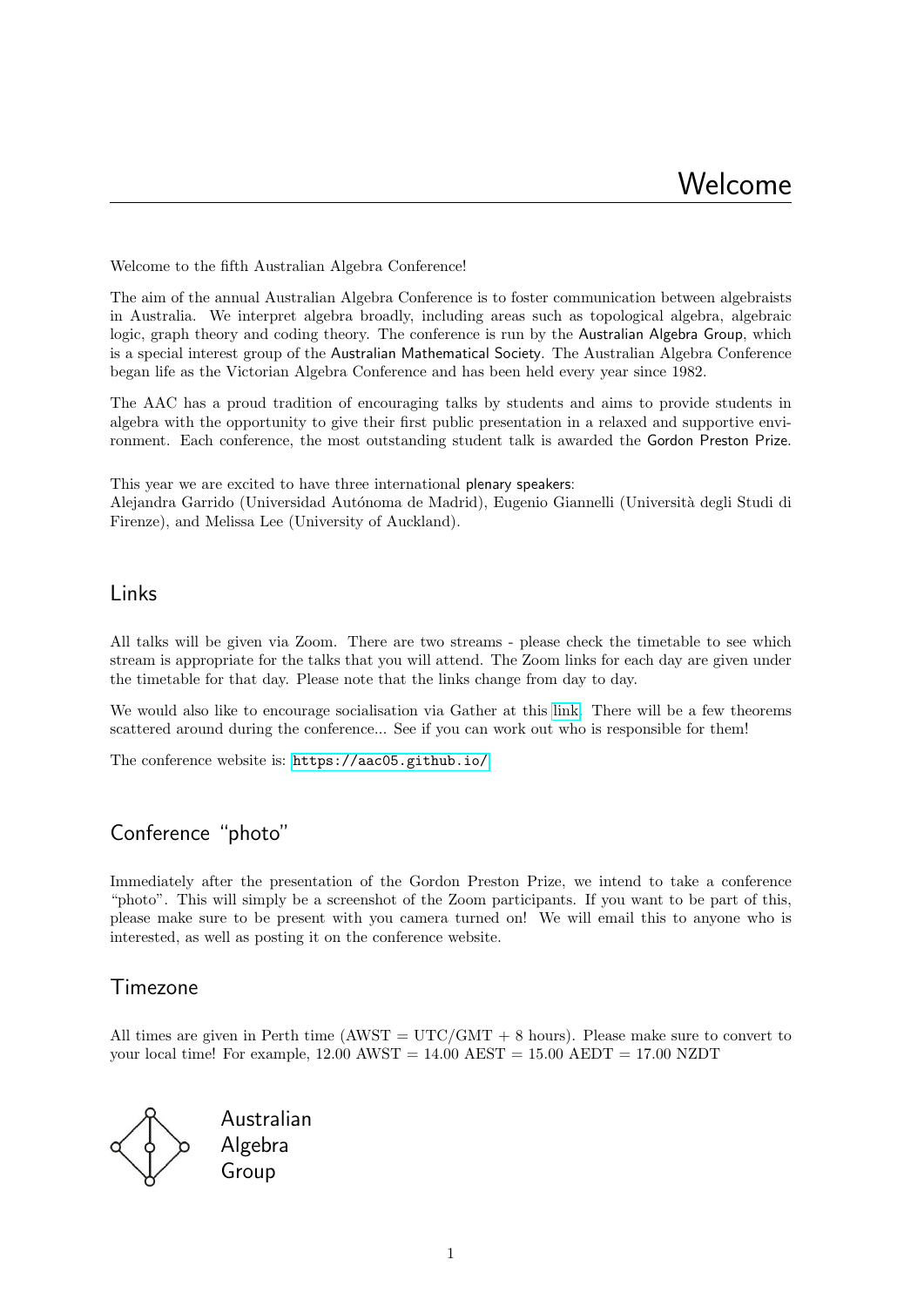| Stream A        |                                                                                |
|-----------------|--------------------------------------------------------------------------------|
| $11:50 - 12:00$ | Conference Welcome                                                             |
| $12:00 - 12:20$ | Ian Wanless, "Maximally nonassociative quasigroups"                            |
| $12:30 - 12:50$ | Jack Allsop, "Solution to a question of Falconer on quasigroup varieties"      |
| $13:00 - 13:20$ | Lei Chen, "Vertex-primitive s-arc-transitive digraphs of almost simple groups" |

|                 | Stream A                                            | Stream B                              |
|-----------------|-----------------------------------------------------|---------------------------------------|
| $14:00 - 14:20$ | Murray Elder, "The isomorphism prob-                | Pankaj Kumar Manjhi, "Mutually Or-    |
|                 | lem for plain groups is in $\Sigma_3^{\mathsf{P}v}$ | thogonal Latin squares and Frobenius  |
|                 |                                                     | Group"                                |
| $14:30 - 14:50$ | John Cu, "Experimenting with rewrit-                | Stephen<br>Glasby, "On the<br>maxi-   |
|                 | ing systems"                                        | mum of the weighted binomial sum      |
|                 |                                                     | $2^{-r}\sum_{i=0}^{r} \binom{m}{i}$   |
| $15:00 - 15:20$ | "Generalised braid<br>Edmund<br>Heng,               | Mihai-Silviu Lazorec, "On the average |
|                 | groups, categorification and dynamics"              | order of a finite group"              |

## Stream A 16:00–16:45 Alejandra Garrido, Simple groups of homeomorphisms of Cantor space

Stream A [Zoom](https://uwa.zoom.us/j/87597471483?pwd=VkcvRHZFb1o4clV6YnRjMDhxajE5UT09) (Wednesday only!)

Stream B [Zoom](https://uwa.zoom.us/j/83773940165?pwd=TXVrZzRaTG9uVncyaGlHb0ZQUkl1UT09) (Wednesday only!)

NOTE: Please make sure your Zoom username corresponds to your real name. This will make it easier for us to verify that you are a registered participant, and let you in to the Zoom session from the waiting room. Arriving a minute or two early will also accelerate this process.

Official times are given in Perth time  $(AWST = UTC/GMT + 8 \text{ hours})$ . Please convert to your local timezone!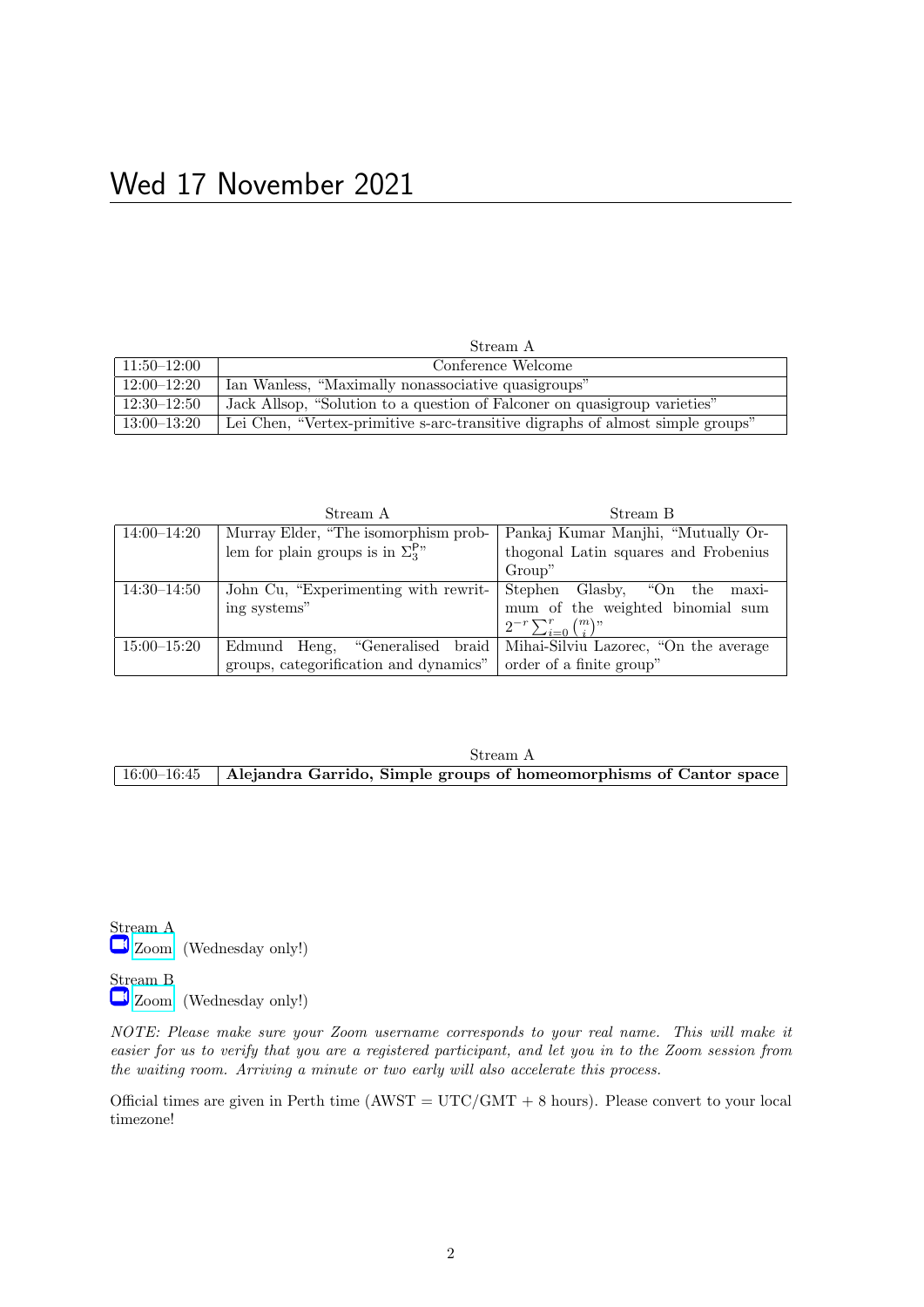# Thur 18 November 2021

Stream A

| $12:00 - 12:20$ | Roozbeh Hazrat, "Irreducible representations of Leavitt algebras"                  |
|-----------------|------------------------------------------------------------------------------------|
|                 | $12:30-12:50$ Vekemans, "Mackey and Tambara functors as G-commutative monoids"     |
|                 | 13:00–13:20   Kane Townsend, "Levi subgroups minimally containing Sylow subgroups" |

|                 | Stream A                                                                     | Stream B                                                                  |
|-----------------|------------------------------------------------------------------------------|---------------------------------------------------------------------------|
| 14:00–14:20     |                                                                              | Kevin Limanta, "Super Catalan Num-   Jesse Lansdown, "There are no block- |
|                 | bers and Fourier Summation over Fi- transitive subspace designs"             |                                                                           |
|                 | nite Fields"                                                                 |                                                                           |
| 14:30–14:50     |                                                                              | Su Yuan Chan, "Bounds on the In- Heiko Dietrich, "Galois trees for $p$ -  |
|                 | ducibility of Double Loop Graphs"                                            | groups of maximal class"                                                  |
| $15:00 - 15:20$ | Darryl Teo, "On the Intersection Mul- Richard Garner, "The variety of carte- |                                                                           |
|                 | tiplicity of Plane Curves"                                                   | sian closed varieties"                                                    |

|             | Stream A                                             |  |
|-------------|------------------------------------------------------|--|
| 16:00–16:45 | Eugenio Giannelli, "On Sylow Branching Coefficients" |  |

Stream A [Zoom](https://uwa.zoom.us/j/83743091696?pwd=bVdYbnN3Zm15WHM5ak83OUlQSXczdz09) (Thursday only!)

Stream B [Zoom](https://uwa.zoom.us/j/86201383982?pwd=OHR0TlV6eFlNS2Z3RU1ldklHUCtNQT09) (Thursday only!)

NOTE: Please make sure your Zoom username corresponds to your real name. This will make it easier for us to verify that you are a registered participant, and let you in to the Zoom session from the waiting room. Arriving a minute or two early will also accelerate this process.

Official times are given in Perth time  $(AWST = UTC/GMT + 8$  hours). Please convert to your local timezone!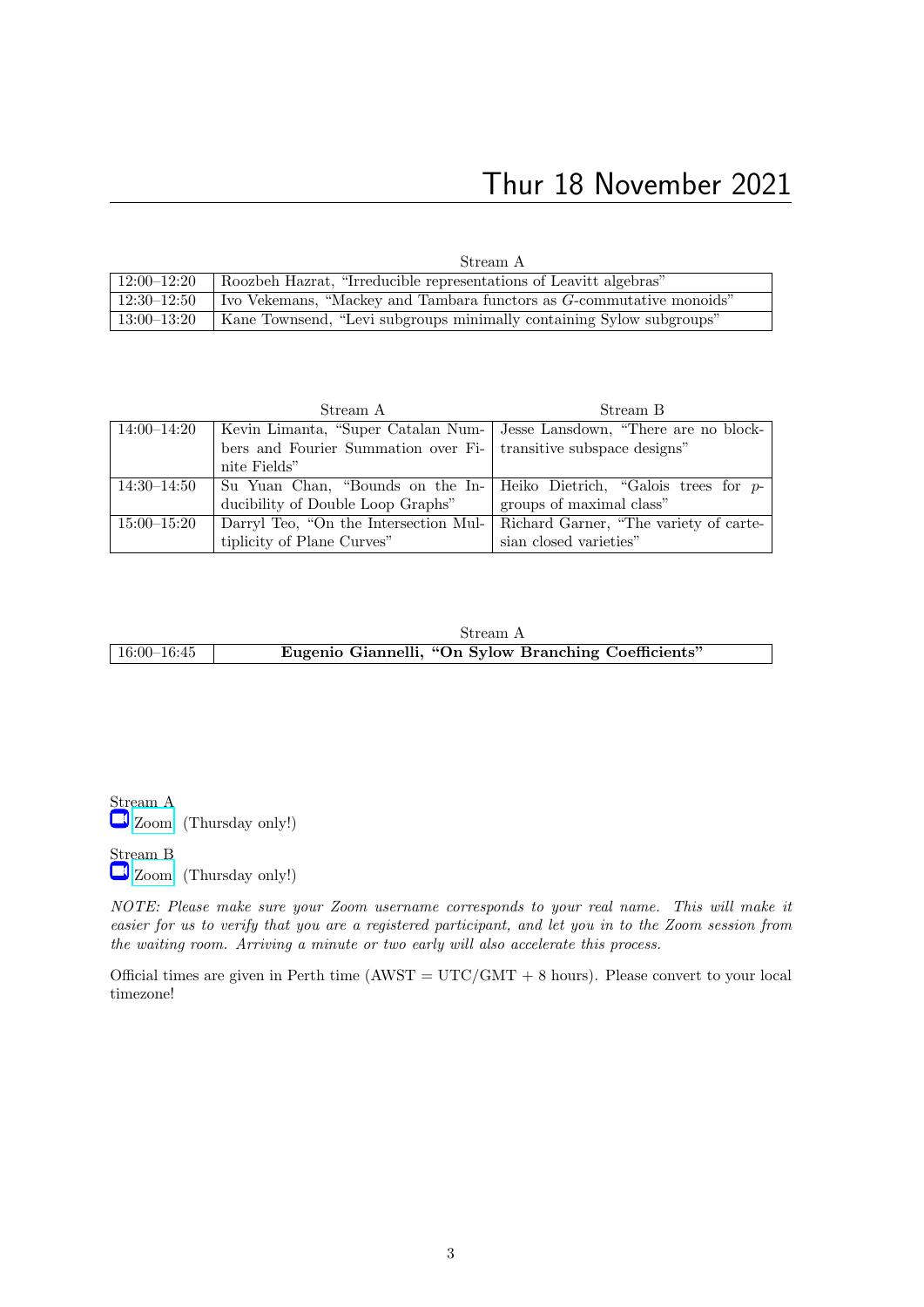|               | Stream A                                    |  |
|---------------|---------------------------------------------|--|
| $12:00-12:45$ | Melissa Lee, "An algebraic tasting platter" |  |

|                 | ream.                                                     |
|-----------------|-----------------------------------------------------------|
| $13:00 - 13:10$ | Presentation of Gordon Preston Prize & conference "photo" |

|                 | Stream A                                                      | Stream B                                                                |
|-----------------|---------------------------------------------------------------|-------------------------------------------------------------------------|
| $13:30 - 13:50$ |                                                               | Youming Qiao, "Some new connections   James East, "Ehresmann theory and |
|                 | between groups and graphs"                                    | partition monoids"                                                      |
| $14:00 - 14:20$ | Santiago Barrera Acevedo, "Cocyclic                           | Andrew Craig, "Dual digraphs of finite                                  |
|                 | Two Circulant Core Hadamard Matri- semidistributive lattices" |                                                                         |
|                 | $\cos$ "                                                      |                                                                         |
| $14:30 - 14:50$ |                                                               | Marcel Jackson, "On kernels of rela-                                    |
|                 |                                                               | tions"                                                                  |

Stream A [Zoom](https://uwa.zoom.us/j/86898692381?pwd=Z1p5cVZxY3pTQmZFNVpQZ045N3lhUT09) (Friday only!)

Stream B [Zoom](https://uwa.zoom.us/j/88548206248?pwd=WHptKzlTeW9vT2VWWkNvSGZteHZVUT09) (Friday only!)

NOTE: Please make sure your Zoom username corresponds to your real name. This will make it easier for us to verify that you are a registered participant, and let you in to the Zoom session from the waiting room. Arriving a minute or two early will also accelerate this process.

Official times are given in Perth time  $(AWST = UTC/GMT + 8$  hours). Please convert to your local timezone!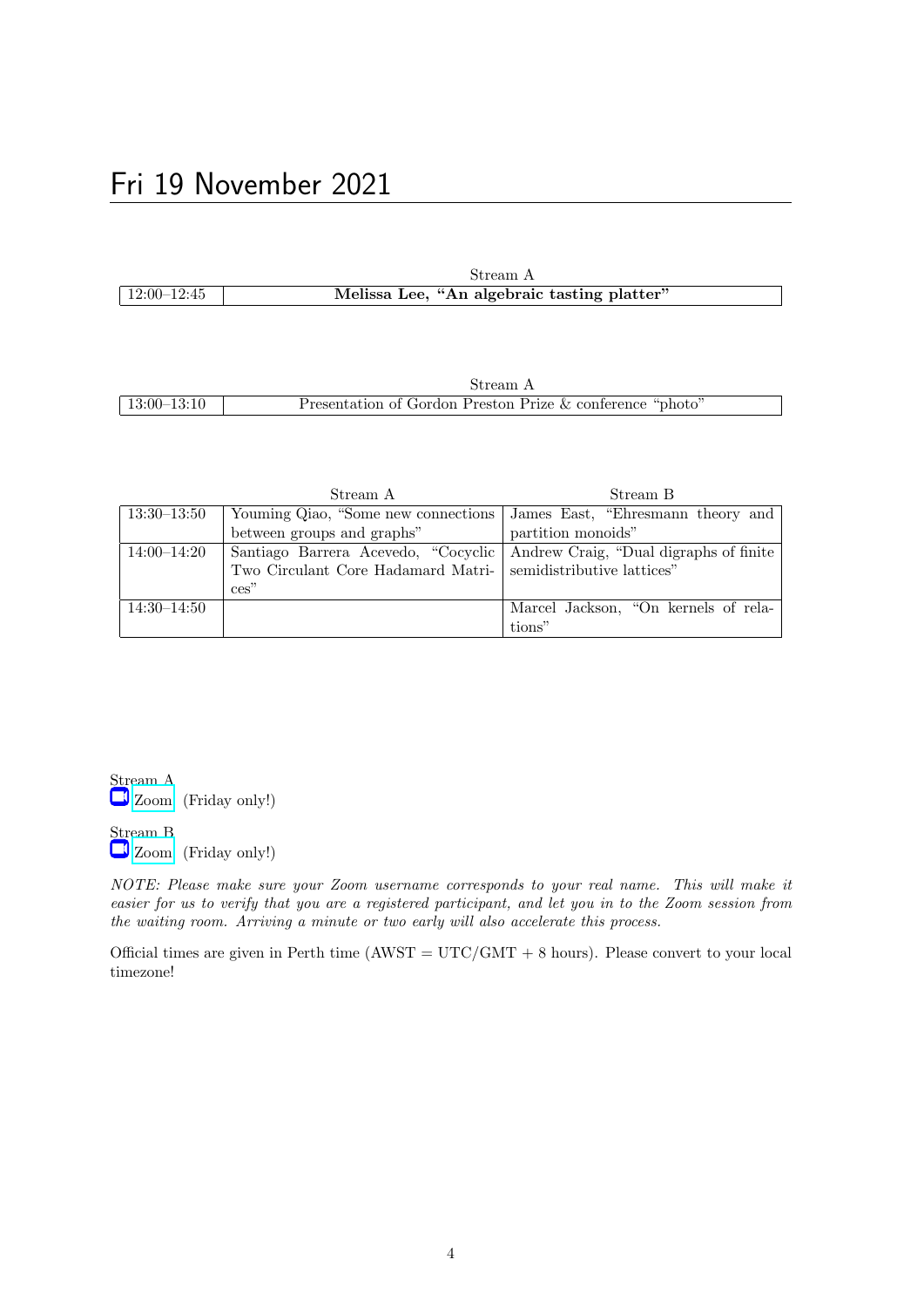## 1. Irreducible representations of Leavitt algebras Roozbeh Hazrat (Western Sydney University)

Thur 18 November 2021 12:00

For a graph E we construct a "representation graph" F and consequently a representation  $V_F$  for the Leavitt path algebra  $L(E)$ . Our approach gives a completely new way to construct Chen/Rangaswamy simple modules of these algebras. Besides being more visual, this approach allows for generalising to weighted graphs and produce irreducible representations for Leavitt algebras  $L(n, m)$ . This is a joint work with Raimund Preusser and Alexander Shchegolev from St. Petersburg.

#### 2. Galois trees for  $p$ -groups of maximal class

Heiko Dietrich (Monash University)

Thur 18 November 2021 14:30

It is an ongoing research project to investigate the structure of the infinite graph associated with the finite p-groups of maximal class. (In a broader context, this research is part of Coclass Theory.) In this talk, I report on a new approach for describing the growth of this graph by exhibiting some new periodic patterns. This is joint work with Alexander Cant, Bettina Eick, and Tobias Moede (University of Braunschweig).

#### 3. Maximally nonassociative quasigroups

Ian Wanless (Monash University)

Wed 17 November 2021 12:00

A quasigroup is a set equipped with multiplication, left division and right division. A quasigroup  $(Q, *)$  is said to be maximally nonassociative if

$$
(x * y) * z = x * (y * z) \Longleftrightarrow x = y = z,
$$

where  $x, y, z \in Q$ . A quasigroup over the finite field  $\mathbb{F}_q$  is *quadratic* if its operation is defined by

$$
u * v = \begin{cases} u + a(v - u) & \text{if } v - u \text{ is a square;} \\ u + b(v - u) & \text{otherwise.} \end{cases}
$$

for fixed  $a, b \in \mathbb{F}$ .

We prove that there are at least  $(c+o(1))q^2/\log q$  maximally nonassociative quadratic quasigroups over  $\mathbb{F}_q$  for some constant  $c > 0$ . Leveraging that result, we are able to show that a maximally nonassociative quasigroup of order n exists for all  $n \geq 9$ , with the possible exception of

$$
n \in \{11, 12, 15, 40, 42, 44, 56, 66, 77, 88, 90, 110\}
$$

and orders of the form  $n = 2p_1$  or  $n = 2p_1p_2$  for odd primes  $p_1, p_2$  with  $p_1 \leq p_2 < 2p_1$ . Joint work with Aleš Drápal, Charles University, Prague.

#### 4. The variety of cartesian closed varieties

Richard Garner (Macquarie University)

Thur 18 November 2021 15:00

A variety V is said to be cartesian closed when the category of V -algebras and homomorphisms is cartesian closed. Two basic classes of examples are the variety of  $M$ -sets for a monoid  $M$ , and the variety of B-sets over a Boolean algebra B (in the sense of Bergman).

In 1990, Peter Johnstone gave a delicate syntactic characterisation of the cartesian closed varieties in terms of having "sufficiently many unary operations". In this talk, we refine Johnstone's characterisation to show that a cartesian closed variety is determined by a monoid M and a Boolean algebra B such that B is an M-set, M is a B-set and various further axioms hold. Equivalently, we may say that  $M$  is a  $B$ -monoid in the sense of Jackson and Stokes.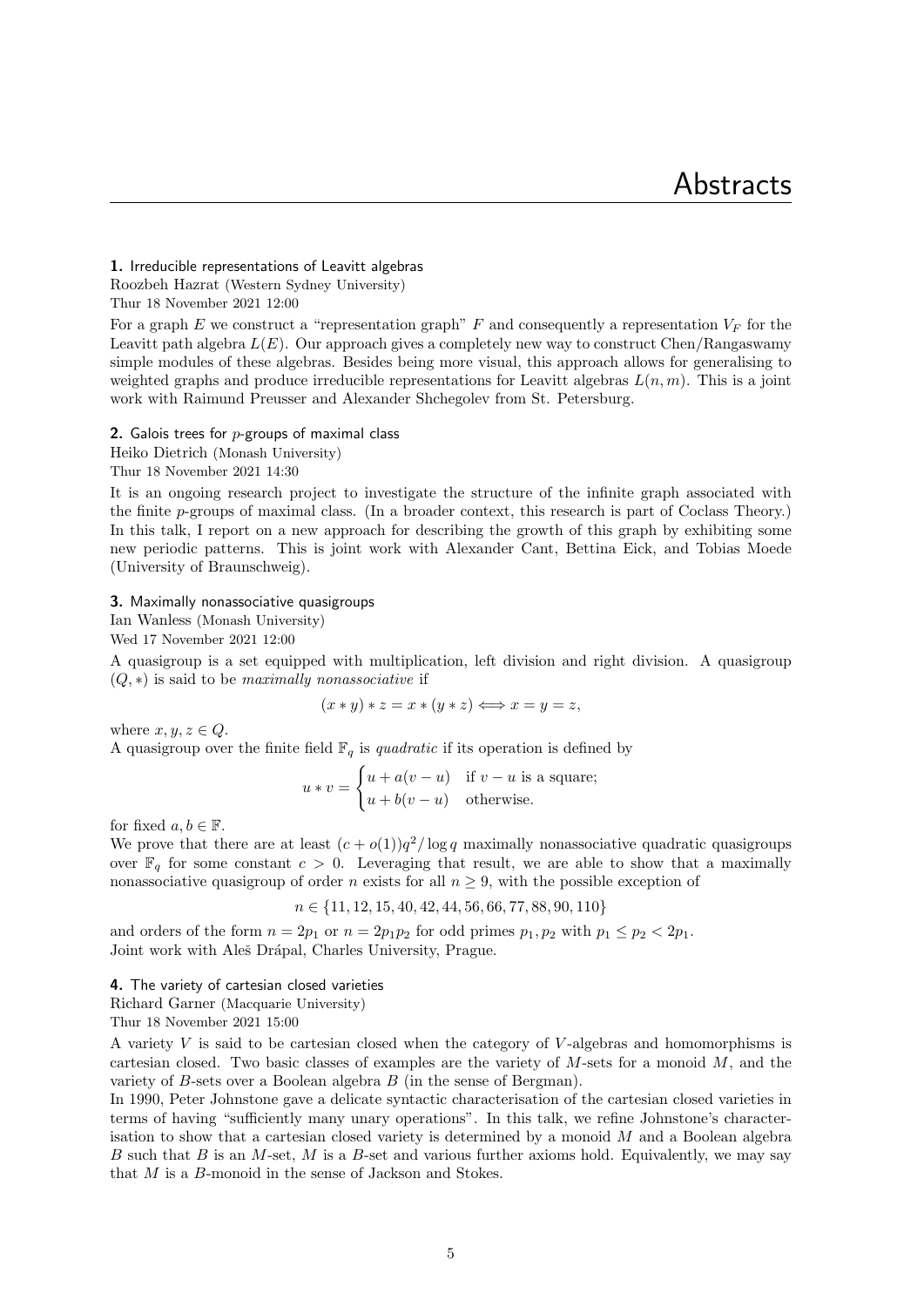The pairs  $(B, M)$  just described turn out to be equivalent to classical restriction monoids, a.k.a. modal restriction semigroups with preferential union. As shown by Jackson and Stokes, these entities are varietal, and so we draw the surprising conclusion that: cartesian closed varieties form a variety. There is also a link to non-commutative geometry, since classical restriction monoids are equivalent to source-etale ample topological categories. If time permits we will touch on this briefly.

## 5. Generalised braid groups, categorification and dynamics

Edmund Heng (Australian National University)

## Wed 17 November 2021 15:00

In this talk, we focus on the study of generalised braid groups (GBG), which are also known as the Artin-Tits groups. These groups are defined as "lifts" of Coxeter groups and they remain rather mysterious despite the simplicity in defining them. One of the famous approaches to understanding GBG is to study their actions on surfaces (mapping class representations), which led to a proof to one of the long standing Tits conjectures. Unfortunately, a restriction was also known: not all GBG have "nice" faithful mapping class representations. Not all hope is lost, however, as we can now overcome this hurdle if we look "higher" through the lens of categorification. Namely, instead of actions on surfaces, we now study actions on (triangulated) categories. In this talk I'll give an overview of GBG and introduce the idea of categorification. I'll then briefly describe how categorification allows us to transfer certain ideas from low-dimensional topology. This in particular leads to a (categorical) dynamical classification of the elements of GBG, similar to the famous Nielsen-Thurston's classification of mapping class groups. This research is part of my PhD thesis.

## 6. Ehresmann theory and partition monoids

James East (Western Sydney University)

Fri 19 November 2021 13:30

Ehresmann semigroups (and categories) were introduced by Mark Lawson in 1991. Semigroups in this class need not be regular, but still possess many nice properties of regular (even inverse) semigroups. In this talk I will discuss some recent joint work with Robert Gray (East Anglia) that identifies Ehresmann structures on partition monoids, and explores some interesting combinatorial and representation-theoretic consequences. We also introduce a new diagram monoid that can be thought of as a categorical dual of the partial transformation semigroup; this monoid was independently discovered by Timothy Stokes in an entirely different context.

## **7.** The isomorphism problem for plain groups is in  $\Sigma_3^{\mathsf{P}}$

Murray Elder (University of Technology Sydney)

Wed 17 November 2021 14:00

Testing isomorphism of infinite groups is a classical topic, but from the complexity theory viewpoint, few results are known. Sénizergues and Weiß (ICALP2018) proved that the isomorphism problem for virtually free groups is decidable in PSPACE when the input is given in terms of so-called virtually free presentations. Here we consider the isomorphism problem for the class of plain groups, that is, groups that are isomorphic to a free product of finitely many finite groups and finitely many copies of the infinite cyclic group.

Every plain group is naturally and efficiently presented via an inverse-closed finite convergent lengthreducing rewriting system. We prove that the isomorphism problem for plain groups given in this form lies in the polynomial time hierarchy, more precisely, in  $\Sigma_3^{\mathsf{P}}$ .

I will explain what this complexity class is, then give some ideas about the ingredients of our proof. This is joint work with Heiko Dietrich, Adam Piggott, Youming Qiao and Armin Weiß

## 8. Cocyclic Two Circulant Core Hadamard Matrices

Santiago Barrera Acevedo (Monash University)

## Fri 19 November 2021 14:00

The two-circulant core (TCC) construction for Hadamard matrices (HMs) uses two sequences with almost perfect autocorrelation to construct a HM. A research problem of K. Horadam asks whether such matrices are cocyclic. Using ideas from permutation groups, we prove that the order of a cocyclic TCC HM coincides with the order of a HM of Paley type, Sylvester type or certain multiples of these orders. In addition, we show that there exist cocyclic TCC HMs at all allowable order less or equal to 1000 with at most one exception.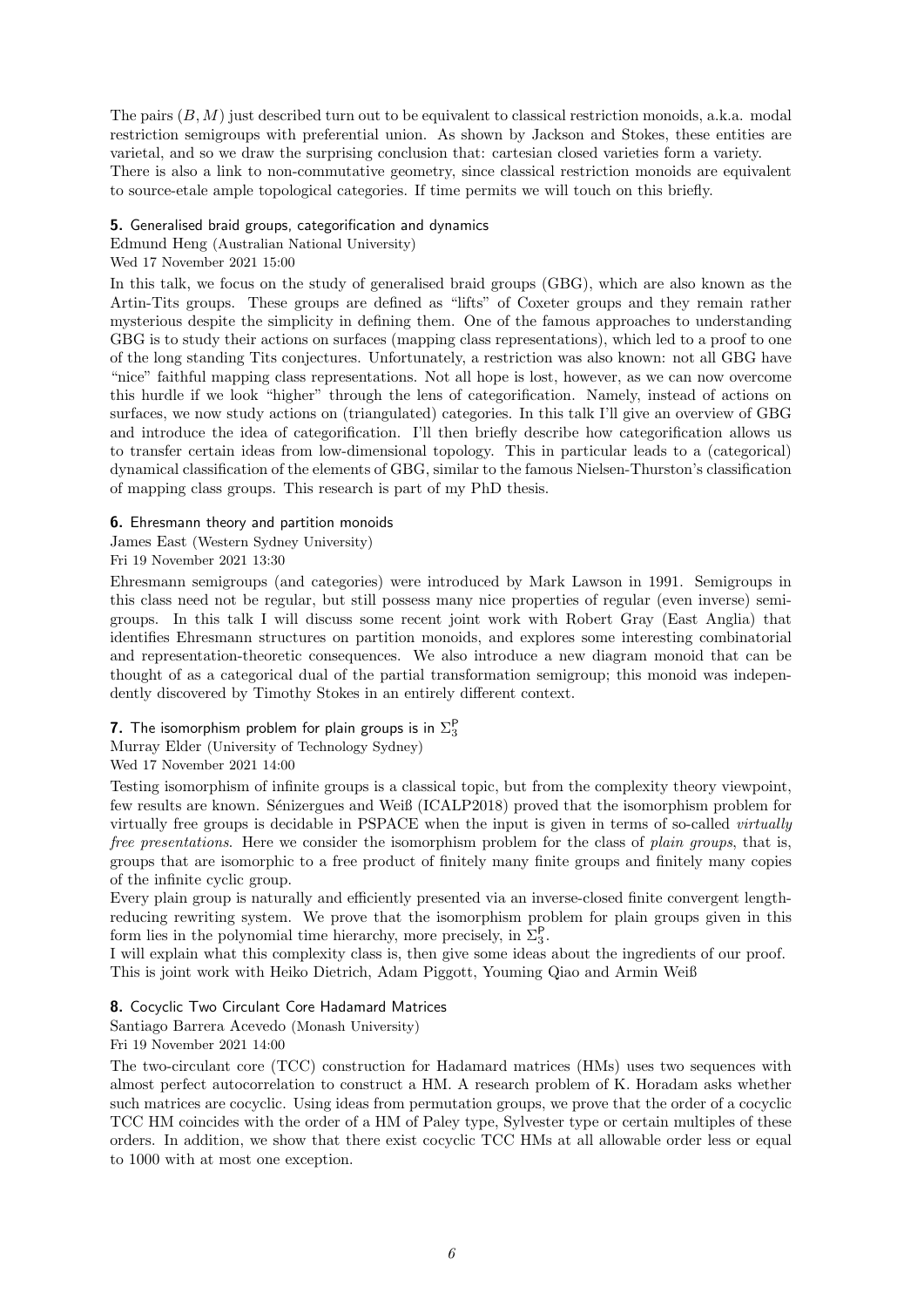#### 9. Some new connections between groups and graphs

Youming Qiao (University of Technology Sydney) Fri 19 November 2021 13:30

Let  $p$  be an odd prime. For a simple undirected graph  $G$ , through the classical procedures of Baer (Trans. Am. Math. Soc., 1938), Tutte (J. Lond. Math. Soc., 1947) and Lovász (B. Braz. Math. Soc., 1989), there is a p-group of class 2 and exponent p,  $P_G$ , that is naturally associated with G. In this talk, we examine some connections between  $G$  and  $P_G$  as follows: 1. Connectivity of  $G$  and central product decomposability of  $P_G$  [1]. 2. The maximum size of independent sets in G and the maximum order of abelian subgroups of  $P_G$  [2]. 3. The isomorphism type of G and the isomorphism type of  $P_G$ [3]. We discuss some generalisations of these connections, such as vertex and edge connectivities of G and certain group-theoretic properties of  $P_G$  regarding central product decompositions. Some new results and questions on  $P_G$  inspired by these connections will be reported.

[1] Y. Li, Y. Qiao: Group-theoretic generalisations of vertex and edge connectivities. Proc. Am. Math. Soc. 148: 4679-4693 (2020).

[2] X. Bei, S. Chen, J. Guan, Y. Qiao, X. Sun: From independent sets and vertex colorings to isotropic spaces and isotropic decompositions. SIAM J. Comput., 50(3), 924–971 (2021).

[3] X. He, Y. Qiao: On the Baer-Lovász-Tutte construction of groups from graphs: Isomorphism types and homomorphism notions. Eur. J. Comb. 98: 103404 (2021).

#### 10. Vertex-primitive s-arc-transitive digraphs of almost simple groups

Lei Chen (The University of Western Australia)

Wed 17 November 2021 13:00

The property of s-arc-transitivity has been well-studied for many years. Weiss proved that finite undirected graphs that are not cycles can be at most 7-arc-transitive. On the other hand, Praeger showed that for each s there are infinitely many finite s-arc-transitive digraphs that are not  $(s+1)$ arc-transitive. However, G-vertex-primitive (G,s)-arc-transitive digraphs for large s seem rare. Thus we are interested in finding an upper bound for such s. In 2018, Giudici and Xia showed that it is sufficient to determine s when G is almost simple. We will show that  $s \leq 1$  when G is almost simple with socle  $Sz(2^{2n+1})$  or  ${}^2G_2(3^{2n+1})$  for  $n \ge 1$ .

11. Solution to a question of Falconer on quasigroup varieties

Jack Allsop (Monash University)

Wed 17 November 2021 12:30

A quasigroup is a non-empty set equipped with a binary operation that satisfies left and right cancellation laws. A quasigroup is a loop if it has an identity element. Latin squares are a combinatorial equivalent to quasigroups, in the sense that the multiplication table of a finite quasigroup is a Latin square and every Latin square is the multiplication table of a finite quasigroup. An isotope of a quasigroup  $Q$  is a quasigroup whose multiplication table can be obtained from the multiplication table of Q by a permutation of the rows and columns, as well as permuting the elements of Q. An isotope which is also a loop is called a *loop isotope*. For each prime  $p \equiv 1 \text{ mod } 8$  or  $p \equiv 3 \text{ mod } 8$  we have constructed a loop  $L_p$  of order p which has the following property; every element of every loop isotope of  $L_p$  has left order p, and right order coprime to p. This construction answers an open problem stated by Falconer on quasigroup varieties, and an open problem stated by Wanless on Latin squares.

12. Super Catalan Numbers and Fourier Summation over Finite Fields

Kevin Limanta (UNSW Sydney)

Thur 18 November 2021 14:00

We give the super Catalan numbers  $S(m, n)$  and their associated family of rational numbers, called the circular super Catalan numbers  $\Omega(m, n)$  defined by

$$
S(m, n) = \frac{(2m)! (2n)!}{m! n! (m+n)!}
$$
 and  $\Omega(m, n) = \frac{S(m, n)}{4^{m+n}}$ 

an algebraic interpretation in terms of values of summations of polynomial functions over the unit circle in finite fields of odd characteristic. We consider three metrical geometries, the Euclidean geometry and two Einstein-Minkowski geometries and show that the problem of polynomial summation over the unit circle in each geometry is intricately connected.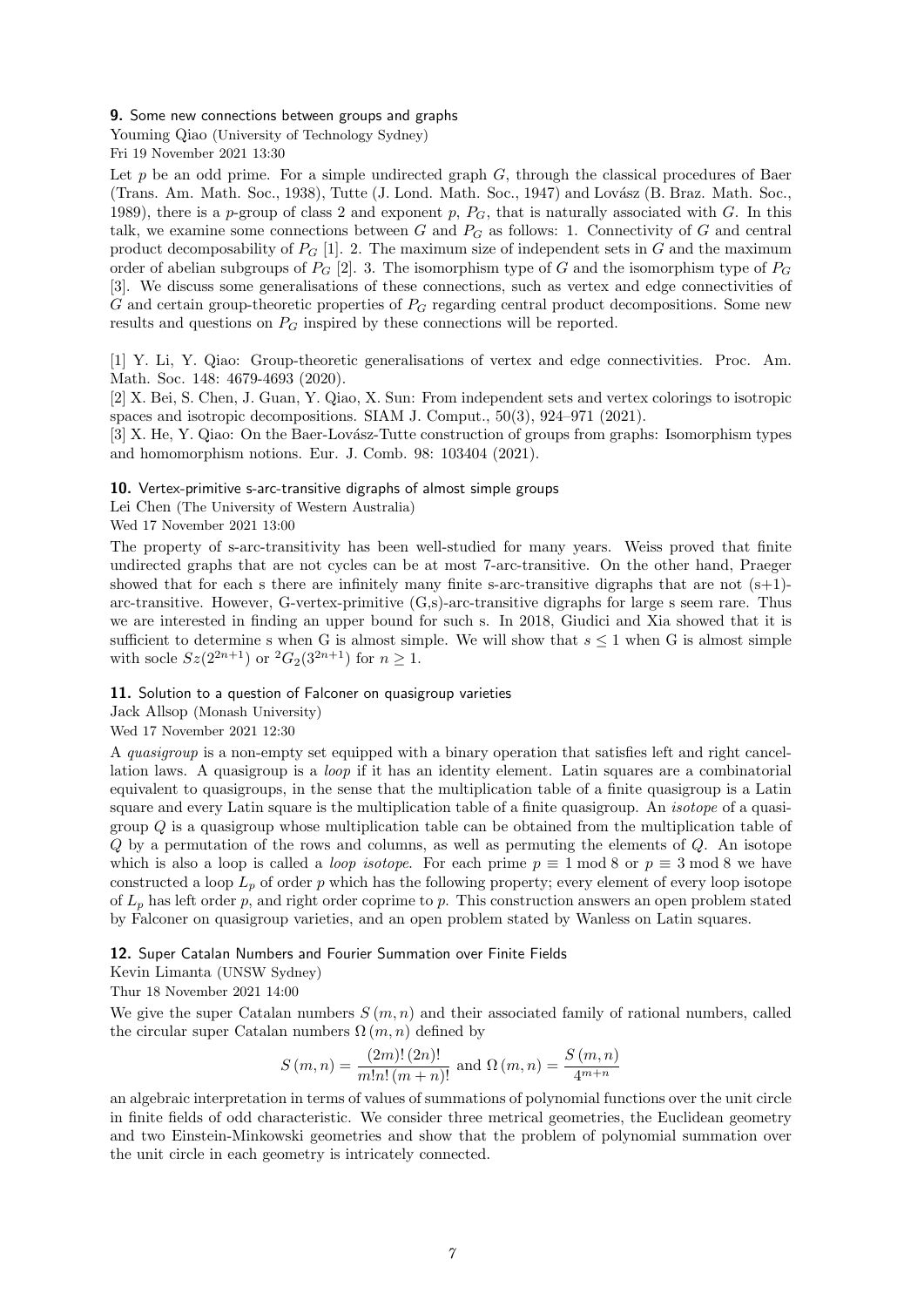This investigation opens up not only the possibility to do prime characteristic harmonic analysis and a connection to characteristic zero harmonic analysis, but also the study of a wide variety of additional (rational) numbers that complement the super Catalan numbers and circular super Catalan numbers.

## 13. On the average order of a finite group

Mihai-Silviu Lazorec (Faculty of Mathematics, "Alexandru Ioan Cuza" University of Iasi, Romania) Wed 17 November 2021 15:00

Let  $o(G)$  be the average order of a finite group G, i.e., the sum of element orders of G divided by  $|G|$ . We show that if  $o(G) < c$ , where  $c \in \{\frac{13}{6}, \frac{11}{4}\}$ , then G is an elementary abelian 2-group or a solvable group, respectively. Also, we prove that the set containing the average orders of all finite groups is not dense in  $[a,\infty)$ , for all  $a\in[0,\frac{13}{6}]$ . We also outline some results related to the integer values of the average order.

## 14. Mackey and Tambara functors as  $G$ -commutative monoids

Ivo Vekemans (The Australian National University)

Thur 18 November 2021 12:30

Given a finite group G, G-Mackey functors and G-Tambara functors arise in the context of G-actions, encoding operations which behave like induction, restriction, and conjugation. For example, in equivariant homotopy theory G-Mackey and G-Tambara functors replace abelian groups and commutative rings respectively. In this talk we see how G-Tambara functors are G-commutative monoids in the G-symmetric monoidal category of G-Mackey functors, defining these terms as we go. We will also see a similar story relating G-Mackey functors and G-coefficient systems.

## 15. Mutually Orthogonal Latin squares and Frobenius Group

Pankaj Kumar Manjhi (Vinoba Bhave University)

Wed 17 November 2021 14:00

This presentation deals with the construction of mutually orthogonal Latin squares with the help of frobenius group.

## 16. Experimenting with rewriting systems

John Cu ( University of Technology Sydney)

Wed 17 November 2021 14:30

Motivated by recent work of Elder and Piggott (https://arxiv.org/abs/2106.03445), I have implemented several routines in Python which can be used to explore finite convergent inverse-closed length-reducing rewriting systems. My program can generate a rewriting system from a seed word, check if a system is (locally) confluent, normalised, and can compute the order of elements efficiently. Initial experiments with the program have revealed some interesting patterns regarding systems with an alphabet of size two or three, which I hope will lead me to prove some new theorems on rewriting systems.

## 17. Levi subgroups minimally containing Sylow subgroups

Kane Townsend (The University of Sydney)

Thur 18 November 2021 13:00

We will examine analogous classes of subgroups arising from a finite group of Lie type and its associated Weyl group. In the Weyl group we will consider the minimal parabolic subgroups containing a Sylow subgroup. Similarly, in finite groups of Lie type we will consider the minimal Levi subgroups containing a Sylow subgroup. In some cases these classes of subgroups have the same characterisation. In an attempt to rectify the other cases, we will use Lehrer-Springer theory of regular elements in finite reflection groups. This will give a connection between the reflection subgroups of a Weyl group normalised by a regular element and particular classes of finite reductive subgroups of a finite group of Lie type.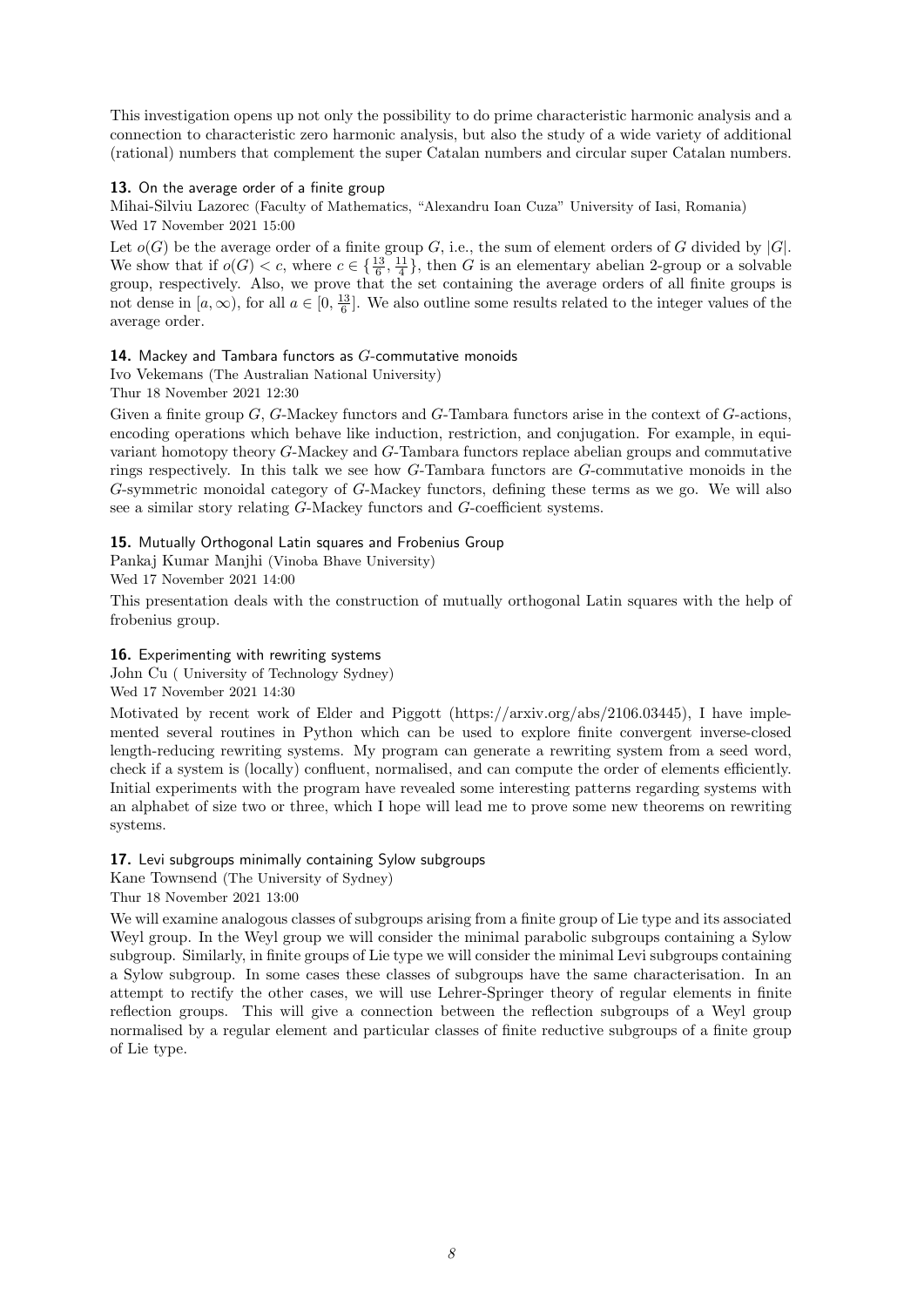#### 18. Dual digraphs of finite semidistributive lattices

Andrew Craig (University of Johannesburg)

Fri 19 November 2021 14:00

Birkhoff's representation for finite distributive lattices from the 1930s provides a one-to-one correspondence between finite distributive lattices and finite posets. In more recent work, a one-to-one correspondence between arbitrary finite lattices and a special class of digraphs was established. These so-called TiRS graphs are digraphs whose properties generalise those of posets. In particular, they are reflexive but neither anti-symmetric nor transitive. The failure of transitivity is crucial in enabling them to dually represent non-distributive lattices.

In this talk we investigate the dual digraphs of an important subclass of finite lattices: finite semidistributive lattices. We will characterise the dual TiRS graphs and examine the importance of the transitive vertices. This is joint work with Miroslav Haviar (Matej Bel University) and José São João (Stockholm University).

19. Bounds on the Inducibility of Double Loop Graphs

Su Yuan Chan (Deakin University)

Thur 18 November 2021 14:30

In the areas of extremal graph theory, the problem of inducibility introduced by Pippenger and Golumbic in 1975 concerns the asymptotic maximum induced density for a given k-vertex graph H in any n-vertex graph  $G$ . The exact inducibility is known for only a handful of small graphs and some families of graphs. The exact inducibility for the family of cycles is known for  $k < 6$ . A natural next step is to look at graphs with cyclic properties, such as the family of double loop graphs. We determine new bounds on the inducibility for this family of graphs and give a general construction for the bounds on the double loop graphs of order 6 and 7. This is joint work with K. Morgan and J. Ugon.

20. On the Intersection Multiplicity of Plane Curves

Darryl Teo (The University of Western Australia)

Thur 18 November 2021 15:00

An algebraic curve consists of the set of pairs  $(x, y) \in K^2$ , where K is a field, which satisfy the polynomial equation  $f(x, y) = 0$ . Given a pair f and g of algebraic curves, a natural question to ask is where and how they intersect. This talk will focus on an aspect of the latter: specifically, the concept of intersection multiplicity, which loosely measures "how many times" two curves meet at a single intersection point. We will briefly outline the history of this idea, which is built on a number of classical concepts, before discussing the axiomatic approach to intersection multiplicity, which was first treated by William Fulton in [1]. This approach has the advantage of being cleaner than the classical approaches, both from a calculational perspective and from a theoretical perspective, and deserves to be more widely known for these reasons.

[1] W. Fulton. Algebraic Curves: An Introduction to Algebraic Geometry. Benjamin, third edition, 2008.

**21.** On the maximum of the weighted binomial sum  $2^{-r} \sum_{i=0}^{r} {m \choose i}$ Stephen Glasby (The University of Western Australia) Wed 17 November 2021 14:30

Add the first  $r + 1$  binomial coefficients in the row m of Yang Hui's (aka Pascal's) triangle and divide by 2<sup>r</sup>. This gives a function which appears in probability, coding theory, information theory, and even permutation group theory. For most values of r there is no closed formula for this sum. We prove that the maximum of this function occurs (with 4 exceptions) when r equals  $\lfloor m/3 \rfloor + 1$ . The proof of this splits into two parts: one is easy and the other is quite difficult requiring an increasing amount of precision. The talk is not technical, and it mentions generalizations and open questions. This is joint with G.R. Paseman.

22. There are no block-transitive subspace designs

Jesse Lansdown (The University of Western Australia)

Thur 18 November 2021 14:00

Given  $V \cong \mathbb{F}_q^d$  for a prime power q, a  $t-(d, k, \lambda)_q$  design is a pair  $D = (V, \mathcal{B})$  where  $\mathcal{B}$  is a subset of k-spaces of V such that every t-dimensional subspace of V is contained in exactly  $\lambda$  elements of  $\beta$ . We often refer to  $t-(d, k, \lambda)_q$  designs simply as *subspace designs*. If Aut(D) acts transitively on  $\mathcal{B}$ , then D is said to be *block-transitive*. We show that there are no non-trivial block-transitive subspace designs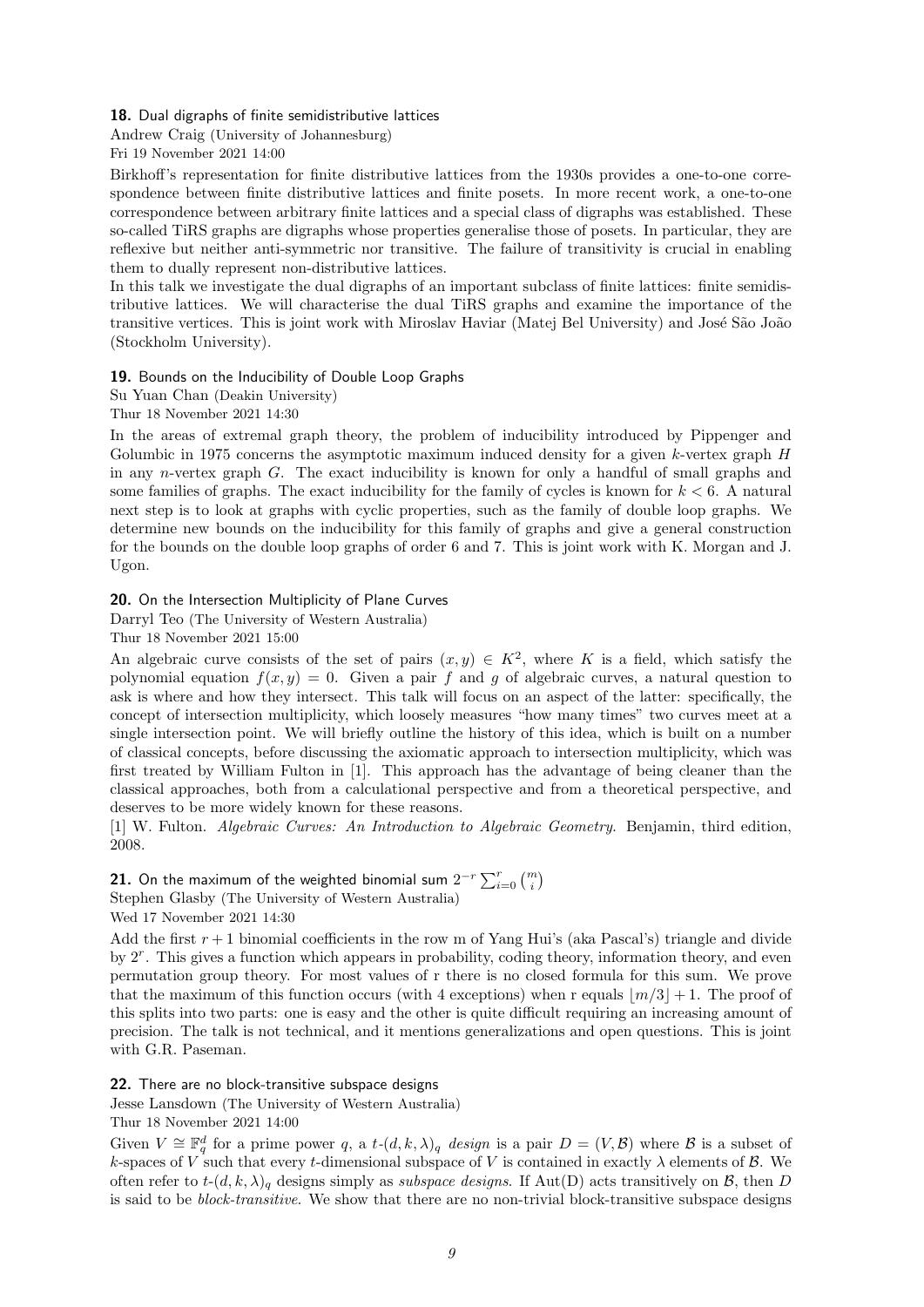for  $t > 2$ . This stands in contrast to *block designs*, for which there are well studied block-transitive examples. This is joint work with Daniel Hawtin.

23. On kernels of relations Marcel Jackson (La Trobe University) Fri 19 November 2021 14:30

The kernel of a binary relation  $R$  is the relation that relates two points  $x, y$  if they are related to a common z by R; the cokernel is defined dually; these can also understood as  $R \circ R^{-1}$  and  $R^{-1} \circ R$ respectively, reading compositions left to right and where  $R^{-1}$  is relational converse. We show it is undecidable to determine if a semigroup with two unary operations  $K, C$  is isomorphic to a semigroup of binary relations under the operation of composition, if  $K$  is to return the kernel of a relation and C the cokernel.

#### 24. Simple groups of homeomorphisms of Cantor space

Alejandra Garrido (Universidad Autónoma de Madrid) Wed 17 November 2021 16:00

The group of automorphisms of an infinite locally finite graph can be profitably studied by declaring two automorphisms to be "close" to each other if their actions coincide on a ball of large radius in the graph. This results in a topology on the group, with respect to which multiplication and inversion are continuous operations. It happens that the topology is totally disconnected and locally compact. That is, the automorphism group of such a graph is a totally disconnected locally compact group. If this graph is, for instance, a regular tree, then its group of automorphisms is moreover (almost) simple and generated by a compact set.

The general theory of totally disconnected locally compact groups has advanced by leaps and bounds in recent years. Yet we are still in need of more examples of such groups that are simple, compactly generated and not discrete. As well as the group of automorphisms of a regular tree, other examples are provided by the group of almost automorphisms of the same tree. This turns out to be a piecewise full group (a.k.a. topological full group) of the Cantor space, the boundary of the tree.

After explaining the necessary background and definitions, I will report on ongoing joint work with C. Reid and D. Robertson on how to use piecewise full groups to obtain examples of compactly generated, simple, totally disconnected locally compact groups.

## 25. On Sylow Branching Coefficients

Eugenio Giannelli (Universit`a degli Studi di Firenze)

#### Thur 18 November 2021 16:00

Let p be a prime, let G be a finite group and let P be a Sylow p-subgroup of G. Over the last couple of years I have been interested in studying the structure of the restriction to  $P$  of any irreducible character of G. More precisely, if  $\chi \in \text{Irr}(G)$  then the restriction  $\chi_P$  decomposes into the sum of irreducible characters of P appearing with integer multipicities. These multiplicities are called Sylow Branching Coefficients (SBCs). In this talk I will present some new results concerning SBCs in the case where G is the symmetric group. Moreover, I will mention how the study of this topic allowed us to prove a Conjecture formulated by Malle and Navarro in 2012.

This talk is based on joint works with Stacey Law, Jason Long, Carolina Vallejo and Giada Volpato.

#### 26. An algebraic tasting platter

Melissa Lee (University of Auckland) Fri 19 November 2021 12:00

In this somewhat unconventional talk, I will be discussing a number of problems related to properties of finite groups that have piqued my interest over the past couple of years. Many involve bases of permutation groups  $G \le Sym(\Omega)$ , which are subsets  $B \subseteq \Omega$  with trivial pointwise stabiliser. There will also be a few open problems along, so hopefully everyone will find something for their mind to nibble on.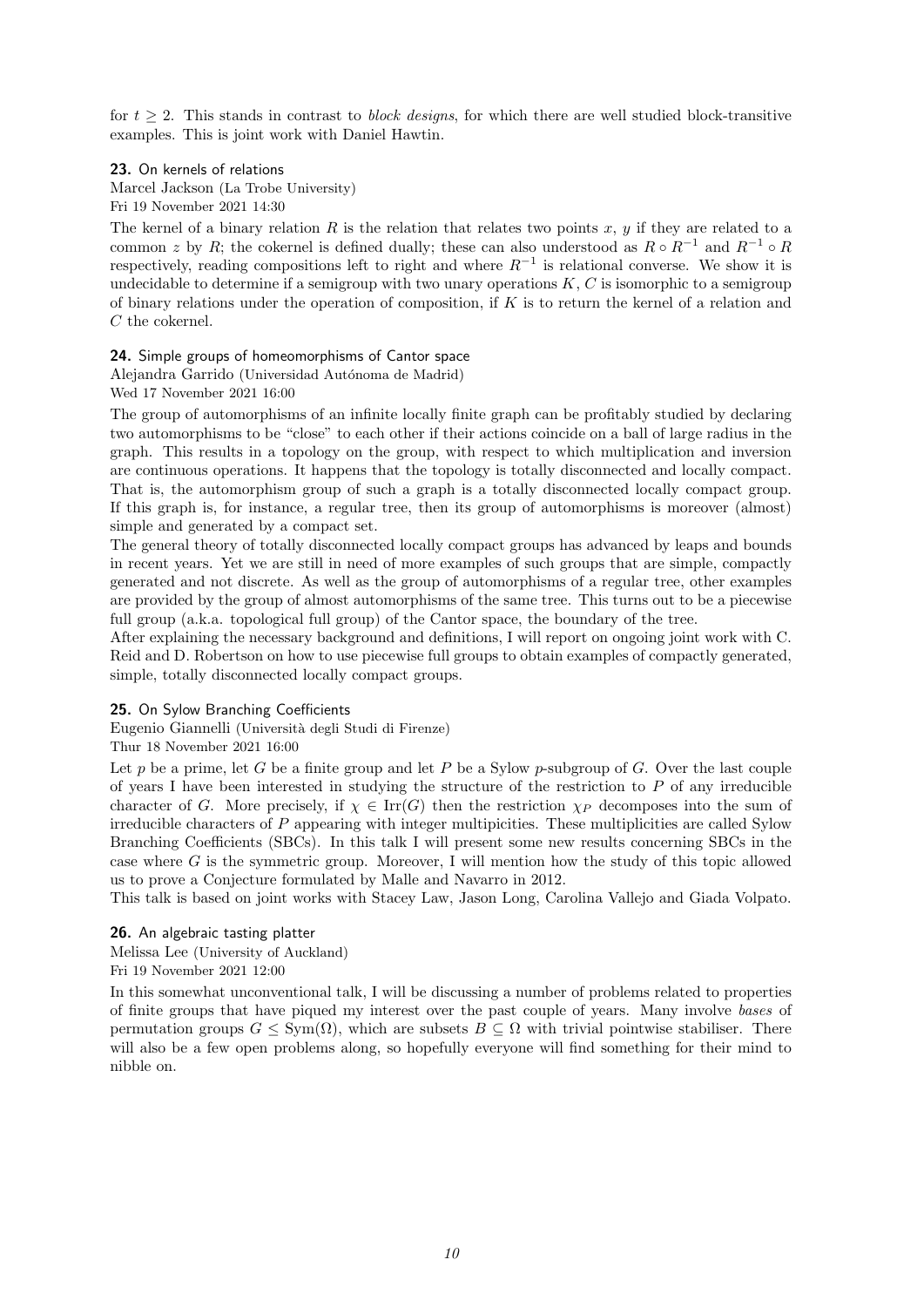Ramon Abud Alcala Macquarie University Azeef Muhammed Ajmal Western Sydney University Jack Allsop Monash University Ibrahim Alotaibi USYD Aldison Asdain MSU-IIT Ali Asiri Finders University Santiago Barrera Acevedo Monash University Alex Bishop University of Sydney Jim Byrnes Prometheus Inc. Su Yuan Chan Deakin University Andrew Craig University of Johannesburg Brian Davey La Trobe University Alex de Lacy Monash University Joan Grace Deviente MSU-IIT Heiko Dietrich Monash University Dung Duong University of Wollongong James East Western Sydney University Evelyn Gabinete The University of Sydney Richard Garner Macquarie University Daniel Glasson RMIT University Roman Gorazd University of Newcastle Miroslav Haviar Matej Bel University Daniel Hawtin University of Rijeka Roozbeh Hazrat Western Sydney University Anthony Henderson The University of Sydney Tamara Hogan University of Melbourne Deborah Jackson La Trobe University Marcel Jackson La Trobe University Sarah Johansen La Trobe University Melissa Lee University of Auckland Kevin Limanta UNSW Sydney

Iin Ariyanti University of Muhammadiyah Banjarmasin John Bamberg The University of Western Australia Lyle Leon Butanas Manticao National High School Julius Caadan Surigao State College of Technology Lyster Rey Cabardo Mindanao State University - Iligan Institute of Technology Max Carter The University of Newcastle Lei Chen The University of Western Australia John Cu University of Technology Sydney Eden Danielsen-Jensen University of the Sunshine Coast Murray Elder University of Technology Sydney Anna Jean Garcia University of Southern Mindanao Alejandra Garrido Universidad Autónoma de Madrid Eugenio Giannelli Università degli Studi di Firenze Michael Giudici The University of Western Australia Stephen Glasby University of Western Australia Edmund Heng Australian National University Jesse Lansdown The University of Western Australia Mihai-Silviu Lazorec "Alexandru Ioan Cuza" University of Iasi, Romania Florian Lehner Graz University of Technology Jeaneth Licaros University of Southern Mindanao